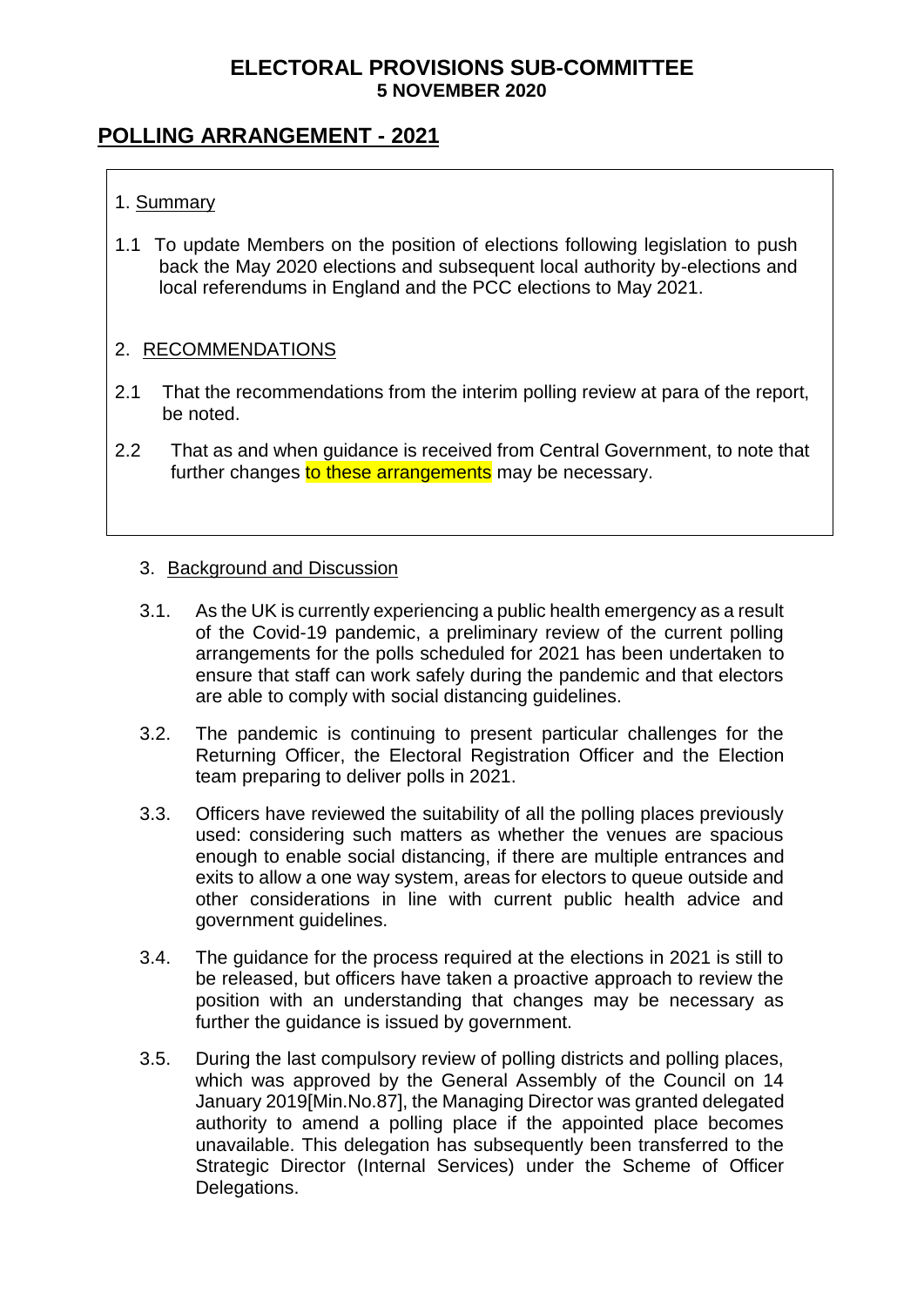- 3.6. The previously approved polling places have been contacted and a majority have advised that their premises will be available for polling next year although concerns have been raised regarding cleaning etc.
- 3.7. Where the usual venues are not available, or do not meet the requirements, officers have identified suitable alternatives, or suggested adjustments to processes to ensure venues can be operated safely (Appendix A)
- 3.8. Under current legislation (Rule 20 of Local Elections (Principal Areas) (England and Wales) Rules 2006), The Returning Officer can require the use, free of charge, for the purposes of taking the poll, a room in a school. This effectively renders all mainstream schools liable for use by Returning Officers, irrespective of how they were procured. This includes academies and free schools.
- 3.9. As the Kent County Council elections will also be held in May 2021, the County Returning Officer has supported the use of schools as polling stations and extending this requirement if previous venues are not available or suitable.
- 3.10. The use of mobile units will still be required and these will create their own challenges. The Returning Officer and officers are working with the contractor looking at the type of units available to help accommodate social distancing and also where possible two doors.
- 3.11. The (Acting) Returning Officer has been consulted on the proposals and her comments are attached at Appendix B to the report.

#### 4. Relationship to the Corporate Plan

To provide high quality services that reflects public aspirations and demonstrates improvement

5. Financial, legal, staffing and other implications and risk assessments\*

| <b>Financial Implications</b>         | <b>None</b>                                                                                                                                                                                                                           |
|---------------------------------------|---------------------------------------------------------------------------------------------------------------------------------------------------------------------------------------------------------------------------------------|
| Legal Implications                    | The Representation of the People Act 1983<br>places a duty on the Council to divide the<br>Borough into polling districts, designate a polling<br>place for each district and to keep these<br>arrangements under review.             |
| <b>Public Sector Equality</b><br>Duty | The Electoral Services Customer Access Review<br>sets out the steps taken regarding access to<br>polling places. https://www.dartford.gov.uk/by-<br>category/community-and-living2/equality-and-<br>diversity/customer-access-reviews |
| <b>Staffing Implications</b>          | <b>None</b>                                                                                                                                                                                                                           |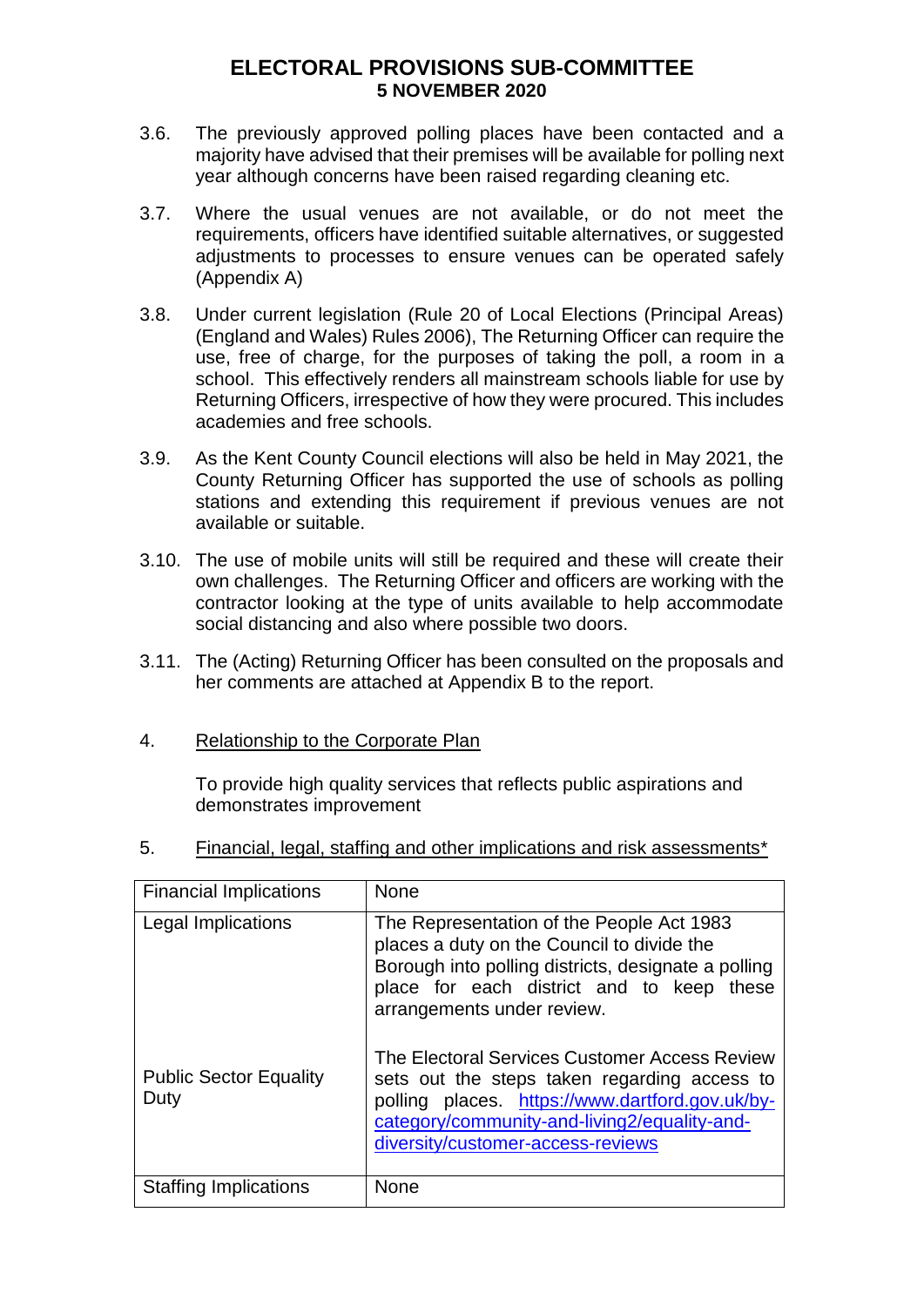| Administrative<br>Implications | <b>None</b>                                                                                                                                                            |
|--------------------------------|------------------------------------------------------------------------------------------------------------------------------------------------------------------------|
| <b>Risk Assessment</b>         | Following the government guidance for the 2021<br>elections being released, risk assessments will<br>need to be undertaken on all of the designated<br>polling places. |

## 6. Details of Exempt Information Category

Not applicable

7. Appendices

Appendix A – Review of Polling Places Appendix B – (Acting) Returning Officer comments

### BACKGROUND PAPERS

| Documents consulted                                                        | Date /<br>File Ref | <b>Report Author</b> | Section and<br>Directorate | Exempt<br>Information<br>Category |
|----------------------------------------------------------------------------|--------------------|----------------------|----------------------------|-----------------------------------|
| <b>Review of Polling Districts</b><br>and Polling Places - GAC<br>14/02/19 |                    | Sarah Martin         | Strategic<br>(Internal)    | N/A                               |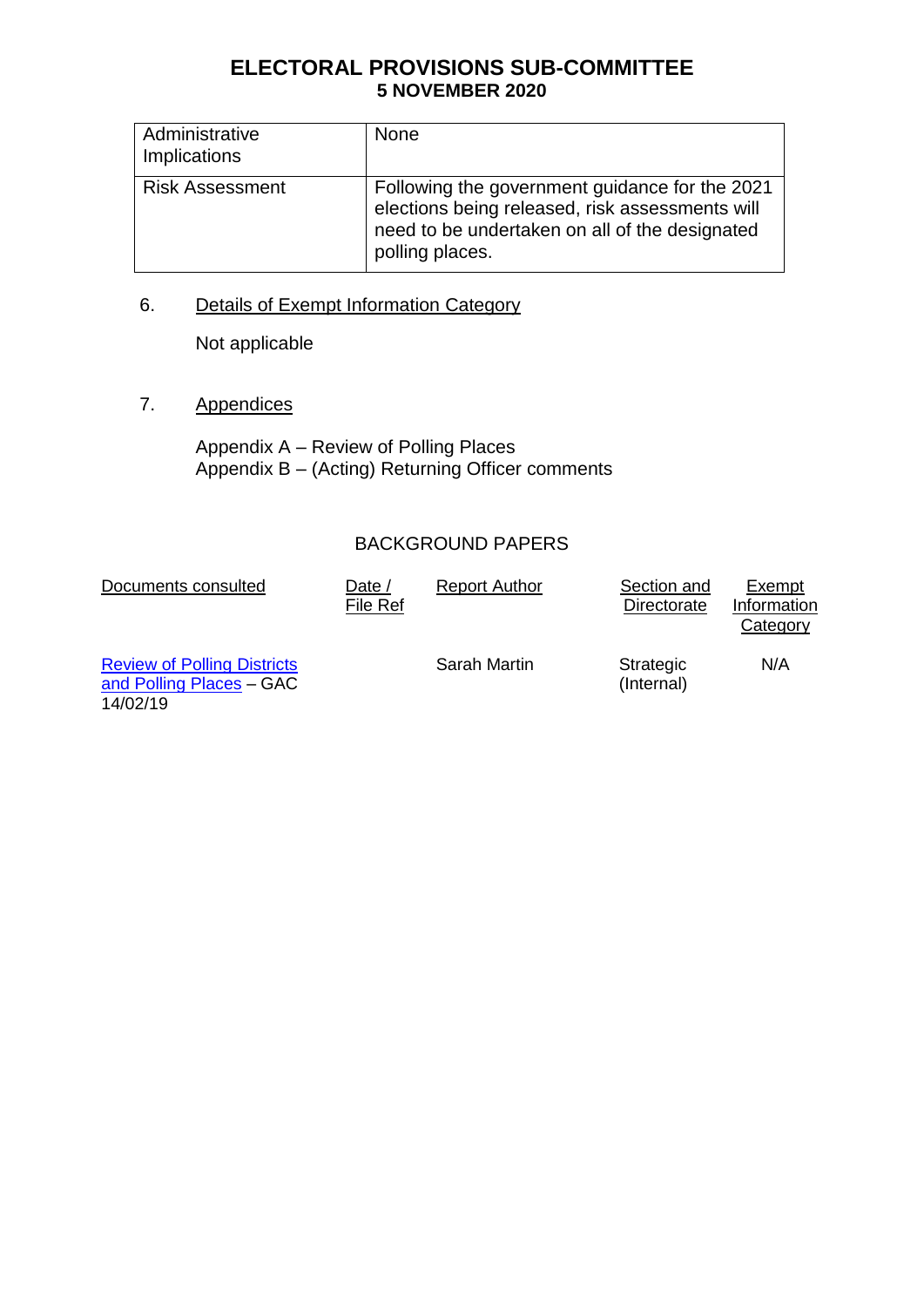| APPENDIX A |  |
|------------|--|
|------------|--|

| <b>Polling</b><br><b>District</b> | <b>Current Polling Place</b>                                                                                   | Space for<br>social<br>distancing | Adequate<br>entrance | Area for<br><b>Electors</b><br>to | <b>Comments</b>                                                                                                                                                                                                                                                                                                            |
|-----------------------------------|----------------------------------------------------------------------------------------------------------------|-----------------------------------|----------------------|-----------------------------------|----------------------------------------------------------------------------------------------------------------------------------------------------------------------------------------------------------------------------------------------------------------------------------------------------------------------------|
|                                   |                                                                                                                |                                   |                      | Queue                             |                                                                                                                                                                                                                                                                                                                            |
| BEA1                              | <b>Arrow Riding Centre</b>                                                                                     | Y                                 | Υ                    | Y                                 |                                                                                                                                                                                                                                                                                                                            |
| BEA2                              | Bean Village Hall                                                                                              | Y                                 | Y                    | Y                                 |                                                                                                                                                                                                                                                                                                                            |
| BRG1*                             | <b>Dartford Bridge Learning &amp; Community</b><br><b>Campus</b>                                               | Y                                 | Y                    | Y                                 |                                                                                                                                                                                                                                                                                                                            |
| BRG2*                             | <b>Bridge Management Centre (Suggested</b><br>change to Dartford Bridge Learning &<br><b>Community Campus)</b> | $\mathsf{N}$                      | N                    | Y                                 | The Management Centre is not suitable for polling with the<br>restrictions expected. The current room used is small and<br>the corridor to enter would not allow electors to socially<br>distance<br>A dual polling station at the Dartford Bridge Learning &<br>Community Campus would offer a better alternative on this |
|                                   |                                                                                                                |                                   |                      |                                   | occasion.                                                                                                                                                                                                                                                                                                                  |
| BRT1                              | Dartford Primary Academy (Juniors)                                                                             | Y                                 | Y                    | Y                                 | The school has been undergoing refurbishment. However,<br>meetings previously held had found suitable areas, which<br>could be used for polling.                                                                                                                                                                           |
| BRT2*                             | <b>Princes Park</b>                                                                                            | Y                                 | N                    | Y                                 | There is restricted access into the room previously used,<br>however with staff managing the flow into the room, electors<br>could be controlled and there is sufficient space for electors<br>to queue outside                                                                                                            |
| BRT3                              | Fleetdown Library                                                                                              | Y                                 | Y                    | Y                                 |                                                                                                                                                                                                                                                                                                                            |
| BUR1                              | Holy Trinity Church of England School                                                                          | Y                                 | Y                    | Y                                 | The school have requested that a mobile unit be used on the<br>playground instead of the school buildings, however this<br>would not offer better polling arrangements.                                                                                                                                                    |
| DAR1                              | Darenth Hall                                                                                                   | Y                                 | Y                    | Y                                 | Although a dual station, there is sufficient space in the hall.                                                                                                                                                                                                                                                            |
| DAR <sub>2</sub>                  | Darenth Hall                                                                                                   | Y                                 | Y                    | Y                                 |                                                                                                                                                                                                                                                                                                                            |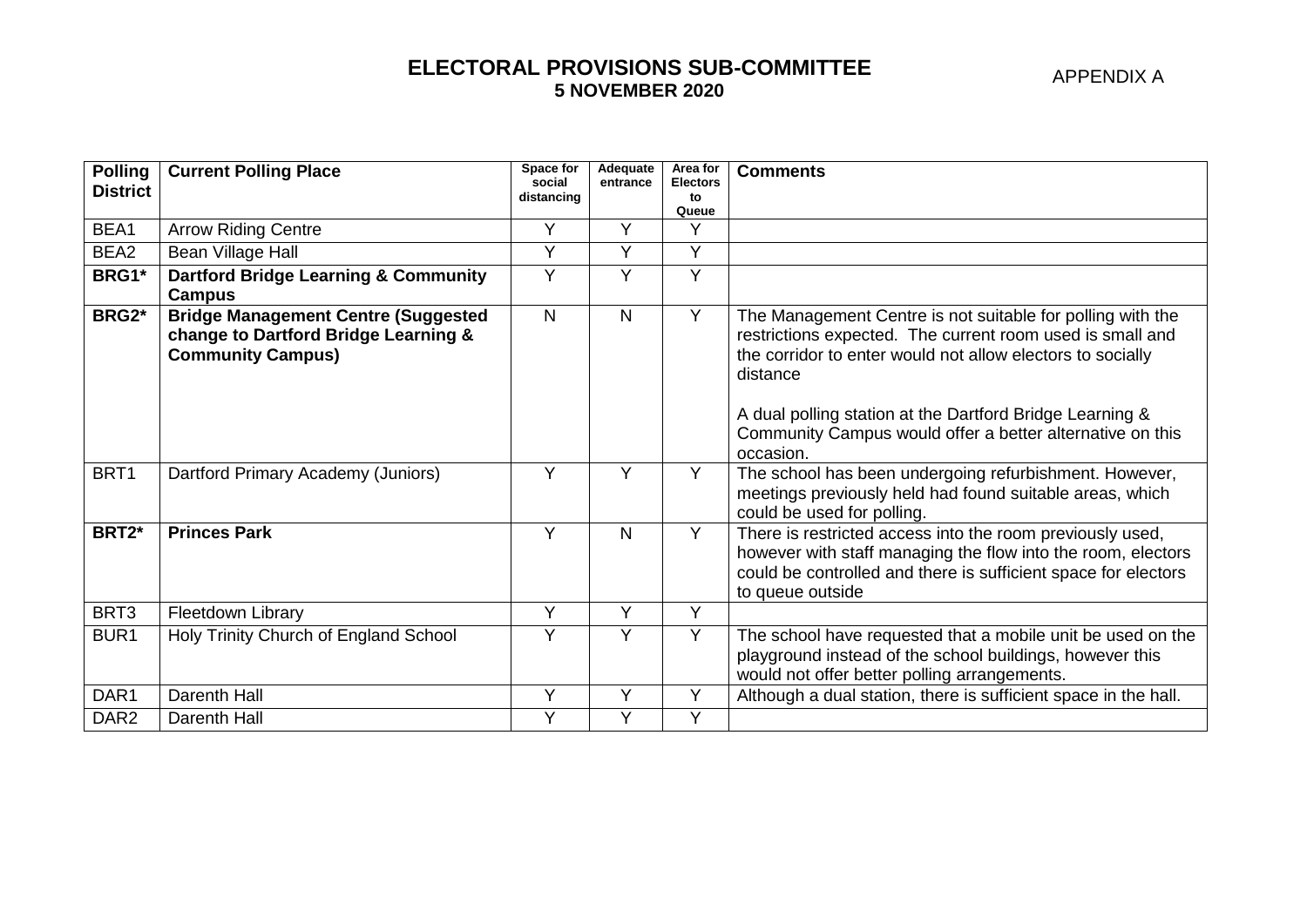| <b>Polling</b><br><b>District</b> | <b>Current Polling Place</b>                                                                  | Space for<br>social<br>distancing | Adequate<br>entrance | Area for<br><b>Electors</b><br>to | <b>Comments</b>                                                                                                                                                                                                                                                                                                                                                                                                                                                                               |
|-----------------------------------|-----------------------------------------------------------------------------------------------|-----------------------------------|----------------------|-----------------------------------|-----------------------------------------------------------------------------------------------------------------------------------------------------------------------------------------------------------------------------------------------------------------------------------------------------------------------------------------------------------------------------------------------------------------------------------------------------------------------------------------------|
|                                   |                                                                                               |                                   |                      | Queue                             |                                                                                                                                                                                                                                                                                                                                                                                                                                                                                               |
| EBB1*                             | <b>Castle Hill Primary School (Suggested</b><br>change to Cherry Orchard Community<br>Centre) | Y                                 | Y                    | Y                                 | The School have asked if we can continue to use the<br>community centre, which is attached to the school. This has<br>been previously used as a polling station and was able to<br>offer suitable facilities.                                                                                                                                                                                                                                                                                 |
| EBB <sub>2</sub>                  | Mobile Unit (Snowden Hill)                                                                    | N                                 | Y                    | Y                                 | This area would be able to facilitate a larger mobile unit. It<br>would need to continue to be located in the car parking bays.<br>Although a public grass area is available, this is a public<br>open space and objections were previously received.                                                                                                                                                                                                                                         |
| GRE1                              | Knockhall Academy                                                                             | Y                                 | Y                    | Y                                 | The school have requested that the polling station be located<br>in what was previously used as a nursery building which has<br>been used previously as a polling station.                                                                                                                                                                                                                                                                                                                    |
| GRE2                              | Sir John Franklin                                                                             | Y                                 | $\mathsf{N}$         | Y                                 | Although there are multiple doors into the pool room which<br>has been previous used as the polling station, these lead<br>into the bar areas and would not be suitable to use as<br>exits/entrance. The room is small but could facilitate a one<br>way system inside and access could be controlled by staff,<br>as there are external areas for electors to queue.                                                                                                                         |
| GRE3*                             | <b>Ingress Park Community Centre</b>                                                          | Y                                 | Y                    | Y                                 | Management of the community centre has still not<br>transferred to the Town Council. For May 2020, Crest<br>Nicholson (current owners) advised that the centre would no<br>longer be available for use as a polling station. The<br>residents of Ingress Abbey offered the use of a room in their<br>home to use as a polling station. This would no longer be a<br>suitable alternative if the community centre is not available<br>due to possible restrictions in visiting people's homes. |
| GRE4                              | No station required                                                                           | n/a                               | n/a                  | n/a                               | No polling is required in this polling district.                                                                                                                                                                                                                                                                                                                                                                                                                                              |
| HEA1                              | <b>Wentworth County Primary School</b>                                                        | Y                                 | Y                    | Y                                 |                                                                                                                                                                                                                                                                                                                                                                                                                                                                                               |
| HEA <sub>2</sub>                  | Scout House (Suggested change to<br>Lutonia Hall, Broomhill Road)                             | Y                                 | Y                    | Y                                 | Accessibility into Scout House is a problem and a ramp has<br>to be installed for elections. However, the current room used                                                                                                                                                                                                                                                                                                                                                                   |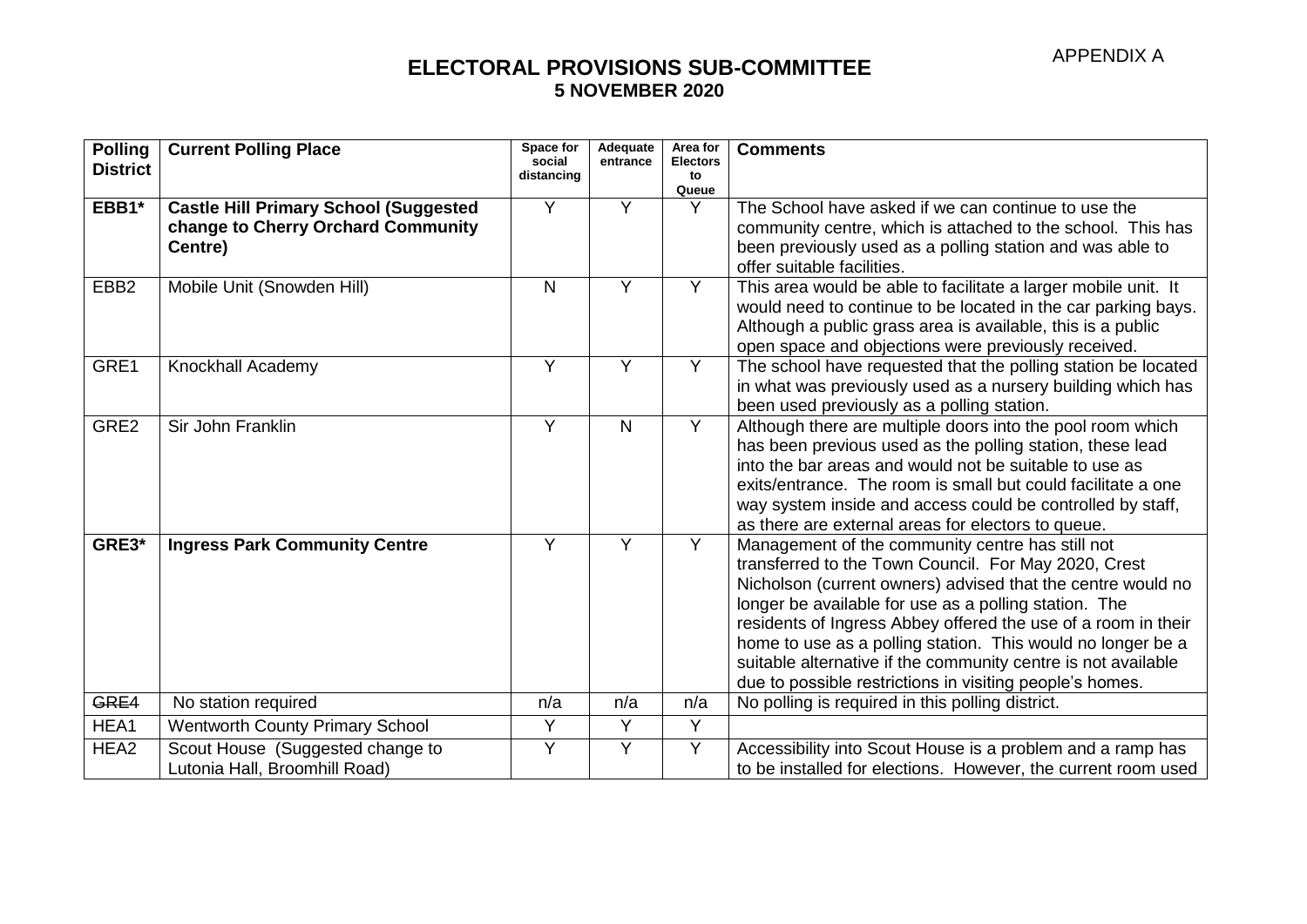| <b>Polling</b><br><b>District</b> | <b>Current Polling Place</b>     | Space for<br>social<br>distancing | Adequate<br>entrance | Area for<br><b>Electors</b><br>to | <b>Comments</b>                                                                              |
|-----------------------------------|----------------------------------|-----------------------------------|----------------------|-----------------------------------|----------------------------------------------------------------------------------------------|
|                                   |                                  |                                   |                      | Queue                             |                                                                                              |
|                                   |                                  |                                   |                      |                                   | would not be suitable for social distancing and electors                                     |
|                                   |                                  |                                   |                      |                                   | would have to cross in the corridor upon entering the                                        |
|                                   |                                  |                                   |                      |                                   | building. Lutonia Hall, a Scout Hall, which is located on the                                |
|                                   |                                  |                                   |                      |                                   | same road would offer a more suitable alternative with more                                  |
|                                   |                                  |                                   |                      |                                   | space with better access arrangements. The Group Leaders                                     |
|                                   |                                  |                                   |                      |                                   | have provisionally agreed to its use subject to agreement<br>with their executive committee. |
| HEA3                              | Mobile Unit (Junction Heathclose | N                                 | Y                    | $\overline{Y}$                    | This location would be able to facilitate a large mobile unit                                |
|                                   | Road/Heath Lane)                 |                                   |                      |                                   | and offer an area for electors to queue.                                                     |
| JOY1                              | Summerhouse Drive Library        | Y                                 | Y                    | Y                                 | The library is not currently open to the public but Kent                                     |
|                                   |                                  |                                   |                      |                                   | County Council have confirmed its use.                                                       |
| JOY2                              | Joydens Wood Community Centre    | Y                                 | Y                    | Y                                 |                                                                                              |
| LNS1                              | <b>Jubilee Church Hall</b>       | Υ                                 | Y                    | Y                                 | Although there is a small threshold, a one way system would                                  |
|                                   |                                  |                                   |                      |                                   | be possible.                                                                                 |
| LNS <sub>2</sub>                  | <b>Jubilee Church Hall</b>       | Y                                 | Y                    | Y                                 | Although this is a dual station, the second electorate is under                              |
|                                   |                                  |                                   |                      |                                   | 130 electors and therefore would manage with staff                                           |
|                                   |                                  |                                   |                      |                                   | marshalling electors.                                                                        |
| LNS3                              | Community (Scout) Hall           | Y                                 | $\overline{Y}$       | $\overline{Y}$                    |                                                                                              |
| LNS4                              | Mobile Unit (The Oval)           | N                                 | Y                    | Y                                 | This location would be able to facilitate a larger mobile unit                               |
|                                   |                                  |                                   |                      |                                   | and offer an area for electors to queue.                                                     |
| LNS <sub>5</sub>                  | Mobile Unit (Nuthatch)           | $\mathsf{N}$                      | Y                    | $\overline{Y}$                    | This location would be able to facilitate a larger mobile unit                               |
|                                   |                                  |                                   |                      |                                   | and offer an area for electors to queue on the pavement.                                     |
|                                   |                                  |                                   |                      |                                   | However, we have received complaints at previous elections                                   |
|                                   |                                  |                                   |                      |                                   | on the siting of this mobile unit. Numerous site visits have                                 |
|                                   |                                  |                                   |                      |                                   | been conducted in the area with officers, the previous                                       |
|                                   |                                  |                                   |                      |                                   | Returning Officer and the contractor however finding an                                      |
|                                   |                                  |                                   |                      |                                   | alternative site has not been successful.                                                    |
| LNS6                              | Southfleet Village Hall          | Y                                 | Υ                    | Y                                 |                                                                                              |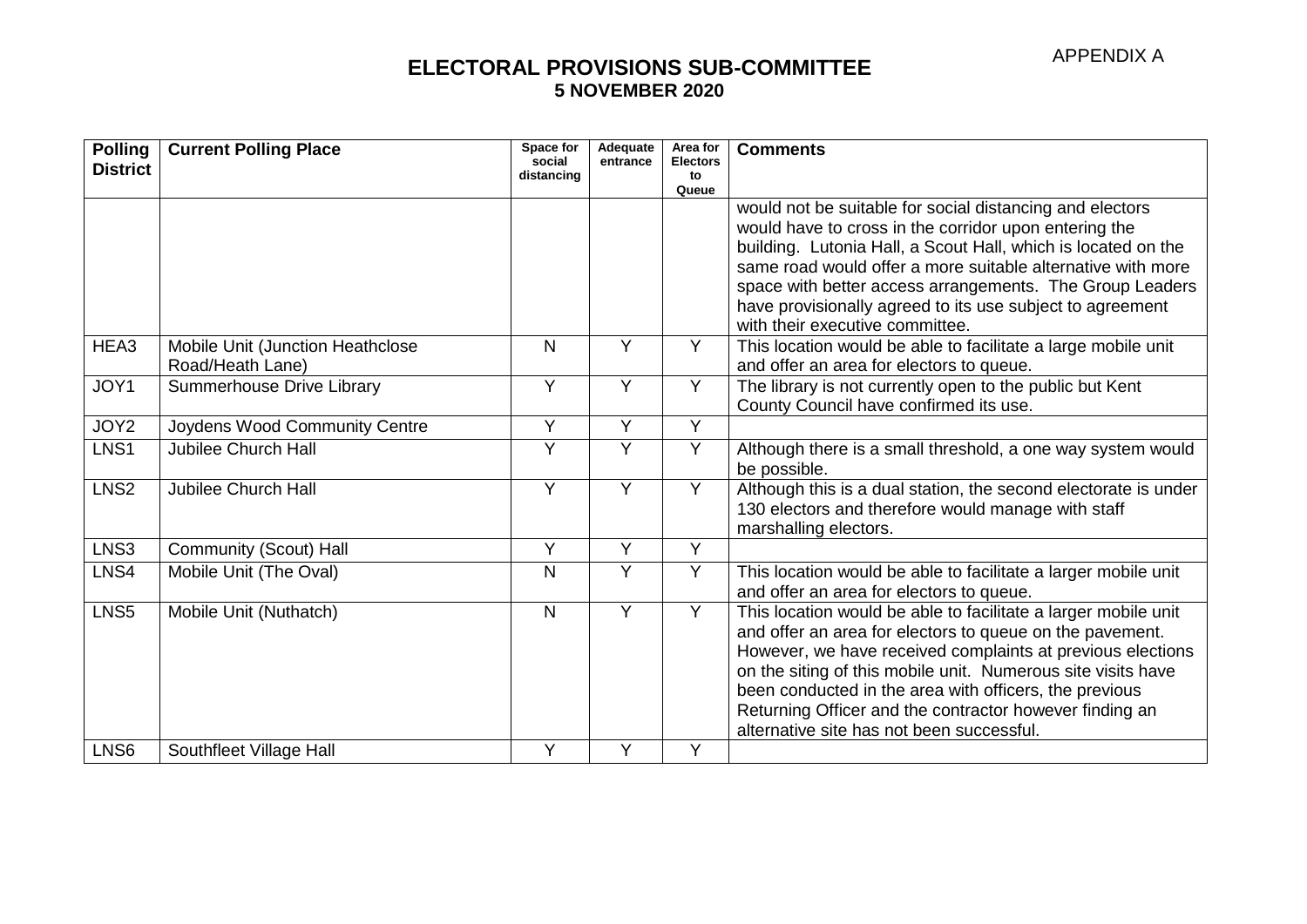| <b>Polling</b><br><b>District</b> | <b>Current Polling Place</b>                                                                                             | Space for<br>social<br>distancing | Adequate<br>entrance | Area for<br><b>Electors</b><br>to | <b>Comments</b>                                                                                                                                                                                                                                                                                                                     |
|-----------------------------------|--------------------------------------------------------------------------------------------------------------------------|-----------------------------------|----------------------|-----------------------------------|-------------------------------------------------------------------------------------------------------------------------------------------------------------------------------------------------------------------------------------------------------------------------------------------------------------------------------------|
|                                   |                                                                                                                          |                                   |                      | Queue                             |                                                                                                                                                                                                                                                                                                                                     |
| LNS7                              | Mobile Unit (Broomhills)                                                                                                 | N                                 | Y                    | Y                                 | A larger unit at this location may be more difficult to install. If<br>the contractor is unable to install at Broomhills, the location                                                                                                                                                                                              |
|                                   |                                                                                                                          |                                   |                      |                                   | may need to revert to the previous location station                                                                                                                                                                                                                                                                                 |
|                                   |                                                                                                                          |                                   |                      |                                   | Road/Corner Road. This would then require a generator and                                                                                                                                                                                                                                                                           |
|                                   |                                                                                                                          |                                   |                      |                                   | we have received noise/privacy complaints, which was why                                                                                                                                                                                                                                                                            |
|                                   |                                                                                                                          |                                   |                      |                                   | the unit was relocated.                                                                                                                                                                                                                                                                                                             |
| MLC1                              | <b>Bexley Sports and Social Club</b>                                                                                     | Y                                 | Y                    | $\overline{Y}$                    |                                                                                                                                                                                                                                                                                                                                     |
| MLC <sub>2</sub>                  | Leyton Cross Social Club                                                                                                 | Y                                 | Y                    | Y                                 |                                                                                                                                                                                                                                                                                                                                     |
| NEW1                              | Dartford Primary Academy (Infants)                                                                                       | Y                                 | Y                    | Y                                 | The hall previously used is a suitable size but only has one<br>entrance, which would need to be managed by staff.                                                                                                                                                                                                                  |
| NEW <sub>2</sub> *                | <b>Methodist Church Hall</b>                                                                                             | Y                                 | Y                    | $\overline{Y}$                    |                                                                                                                                                                                                                                                                                                                                     |
| NEW <sub>3</sub>                  | The Hesketh Pavilion                                                                                                     | Y                                 | $\mathsf{N}$         | Y                                 | Access to the building may need to be managed to ensure<br>social distancing. However there are suitable areas for<br>electors to queue.                                                                                                                                                                                            |
| PRI1                              | 9th Dartford (Morning Star) Scout Hall                                                                                   | Y                                 | $\mathsf{N}$         | Y                                 | Access to the building may need to be managed to ensure<br>social distancing. However there are suitable areas for<br>electors to queue.                                                                                                                                                                                            |
| PRI <sub>2</sub>                  | Mobile Unit (Junction of Chestnut/Larch<br>Road)<br>(Suggested relocation to car park at<br><b>Highfield Road South)</b> | $\mathsf{N}$                      | Y                    | Y                                 | The junction of Chestnut Road and Larch Road where the<br>mobile unit is usually situated would not be suitable for the<br>larger mobile unit and electors would need to queue in the<br>road. The car park on Highfield Road South which is now<br>managed by Dartford Borough Council would offer a more<br>suitable alternative. |
| PRI3*                             | <b>Phoenix Place Community Hub</b>                                                                                       | N                                 | Y                    | Y                                 | Access to the building may need to be managed to ensure<br>social distancing. However, there are suitable areas for<br>electors to queue. Although we are still awaiting to receive<br>confirmation that we are able to use, an alternative would be<br>Lenderyou Court, which has been used previously as a<br>polling station.    |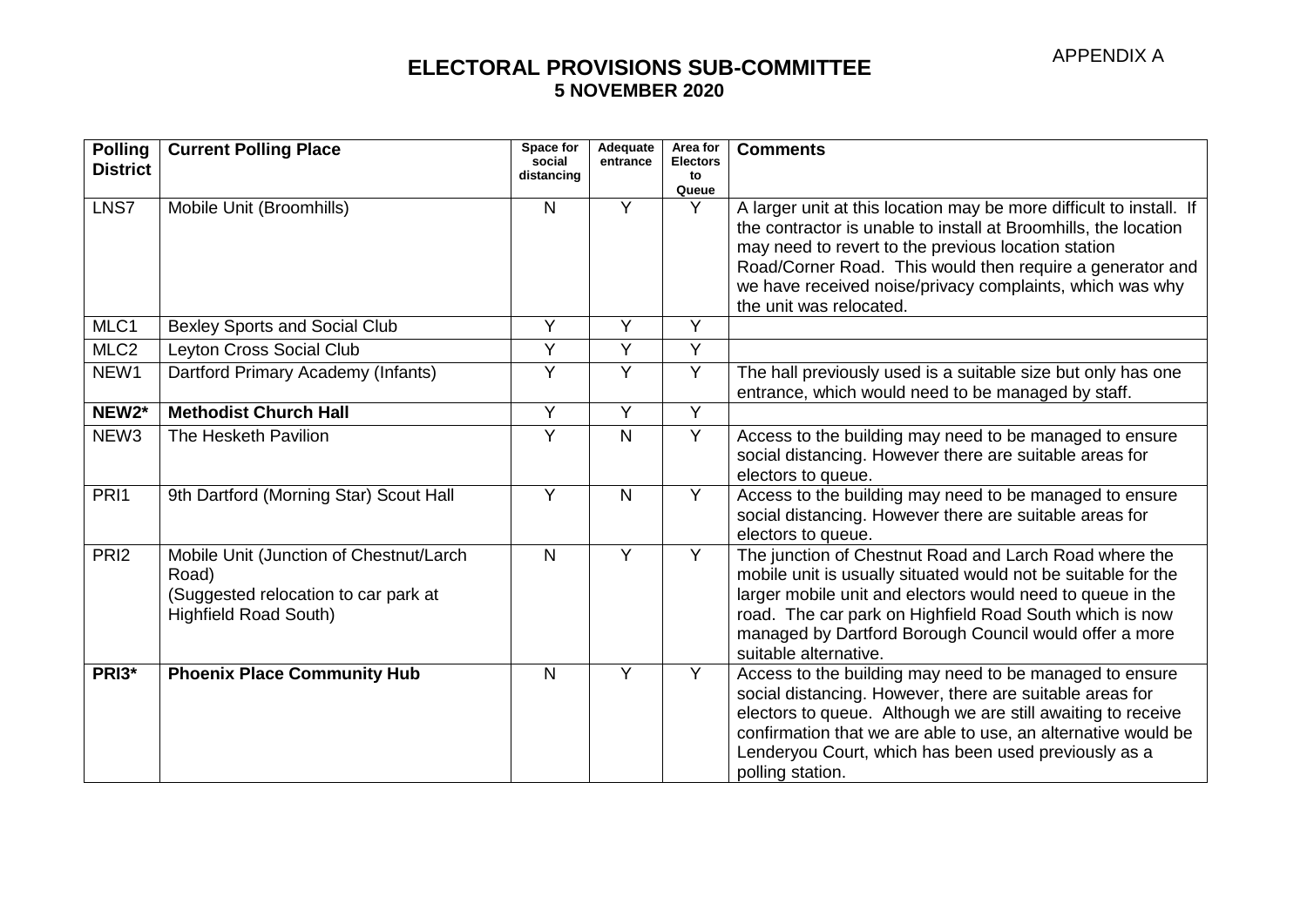| <b>Polling</b><br><b>District</b> | <b>Current Polling Place</b>                                                                               | Space for<br>social<br>distancing | Adequate<br>entrance | Area for<br><b>Electors</b><br>to | <b>Comments</b>                                                                                                                                                                                                                                                                                             |
|-----------------------------------|------------------------------------------------------------------------------------------------------------|-----------------------------------|----------------------|-----------------------------------|-------------------------------------------------------------------------------------------------------------------------------------------------------------------------------------------------------------------------------------------------------------------------------------------------------------|
|                                   |                                                                                                            |                                   |                      | Queue                             |                                                                                                                                                                                                                                                                                                             |
| PRI <sub>4</sub>                  | <b>Tree Community Centre</b>                                                                               | Y                                 | Y                    | Y                                 | The premises is being used by the Healthy Living Centre<br>Dartford. However they have been advised that it will be<br>used for polling.                                                                                                                                                                    |
| PRI <sub>5</sub>                  | Oakfield Primary Academy                                                                                   | Y                                 | Y                    | Y                                 |                                                                                                                                                                                                                                                                                                             |
| SCA1                              | Mobile Unit (Car Park at Lads of the Village)<br>(suggested change to public open space on<br>Chalice Way) | N                                 | Y                    | Y                                 | The Landlord of the Lads in the Village PH has advised that<br>part of the car park has now been sold for development. An<br>alternative location could be the public amenity land at<br>Chalice Way.                                                                                                       |
| SCA <sub>2</sub>                  | <b>Stone Pavilion</b>                                                                                      | Y                                 | Y                    | Y                                 | The previous room used for polling would not be suitable on<br>this occasion. The Parish Council have also advised that the<br>room is also being used by staff to comply with social<br>distancing guidance. They have suggested that the hall<br>could be available and this would meet all requirements. |
| SCA <sub>3</sub>                  | Mobile Unit (Steele Avenue)                                                                                | N                                 | Y                    | Y                                 | This polling district has a high electorate. However, there<br>would be areas for the electors to queue.                                                                                                                                                                                                    |
| SHO <sub>1</sub>                  | The Gateway Primary Academy                                                                                | Y                                 | Y                    | $\overline{Y}$                    | This is a dual station and the room previously used would<br>not be suitable to allow for social distancing. There are<br>however, alternatives available at the school which would<br>offer a larger room or to facilitate the polling stations in<br>separate rooms.                                      |
| SHO <sub>2</sub>                  | The Brent Primary School                                                                                   | Y                                 | Y                    | Y                                 | This is a dual station and the hall previously used would be<br>suitable to allow for social distancing.                                                                                                                                                                                                    |
| SHO <sub>3</sub>                  | The Gateway Primary Academy                                                                                | Y                                 | Y                    | Y                                 |                                                                                                                                                                                                                                                                                                             |
| SHO <sub>4</sub>                  | The Brent Primary School                                                                                   | Y                                 | Y                    | Y                                 |                                                                                                                                                                                                                                                                                                             |
| <b>SH05</b>                       | <b>Alamein Community Centre</b>                                                                            | Y                                 | $\overline{Y}$       | $\overline{Y}$                    |                                                                                                                                                                                                                                                                                                             |
| SWA1                              | <b>Heritage Community Hall</b>                                                                             | Y                                 | $\overline{Y}$       | Y                                 |                                                                                                                                                                                                                                                                                                             |
| SWA2                              | Swanscombe & Greenhithe Town Council<br><b>Offices</b>                                                     | Y                                 | Y                    | Y                                 |                                                                                                                                                                                                                                                                                                             |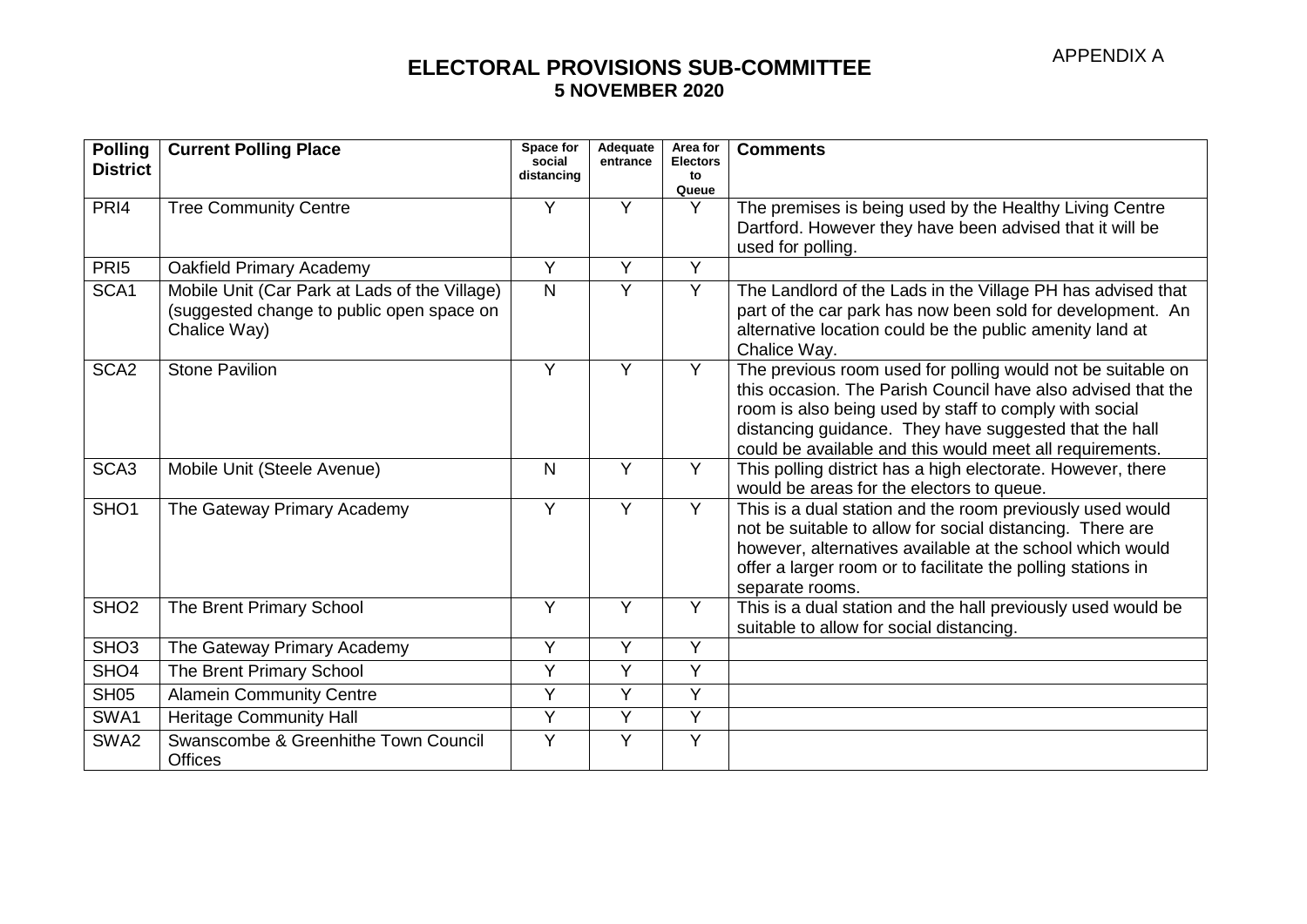| <b>Polling</b><br><b>District</b> | <b>Current Polling Place</b>                                   | Space for<br>social<br>distancing | Adequate<br>entrance | Area for<br><b>Electors</b><br>to<br>Queue | <b>Comments</b>                                                                                                                                                                                                                                     |
|-----------------------------------|----------------------------------------------------------------|-----------------------------------|----------------------|--------------------------------------------|-----------------------------------------------------------------------------------------------------------------------------------------------------------------------------------------------------------------------------------------------------|
| SWA3                              | The Church Centre                                              | Y                                 | Y                    | Υ                                          |                                                                                                                                                                                                                                                     |
| TEM1                              | Mobile Unit (Trevithick Drive)                                 | N                                 | Y                    | Y                                          |                                                                                                                                                                                                                                                     |
| TEM2*                             | <b>Temple Hill Primary Academy</b>                             | Y                                 | Y                    | Y                                          |                                                                                                                                                                                                                                                     |
| TEM <sub>3</sub>                  | <b>Temple Hill Community Centre</b>                            | Y                                 | Y                    | Y                                          |                                                                                                                                                                                                                                                     |
| TOW1                              | Building 69 (suggested change to River Mill<br>Primary Scholl) | Ý                                 | Y                    | $\overline{Y}$                             | Building 69 at Diasorin was used as a temporary<br>arrangement as there were no other suitable premises whilst<br>the development was being built. River Mill Primary School<br>has now opened and can offer suitable arrangements.                 |
| TOW <sub>2</sub>                  | <b>Highfield Road Baptist Church</b>                           | Y                                 | Y                    | Y                                          | The previous area used could be difficult to manage social<br>distancing. However, the Church has arrange for the 2021<br>elections the main hall could be used which would resolve<br>the problems.                                                |
| TOW <sub>3</sub>                  | <b>Central Park Running Track</b>                              | Y                                 | Y                    | Y                                          |                                                                                                                                                                                                                                                     |
| WES1                              | West Hill Primary Academy                                      | Y                                 | Y                    | Y                                          |                                                                                                                                                                                                                                                     |
| WES2                              | Our Lady's Primary School                                      | Y                                 | Y                    | Y                                          |                                                                                                                                                                                                                                                     |
| WES3                              | <b>Christ Church Parish Rooms</b>                              | Y                                 | Y                    | Y                                          |                                                                                                                                                                                                                                                     |
| WSH1                              | Sutton-at-Hone Library                                         | Ý                                 | Y                    | Y                                          | The library is currently not open, however KCC have<br>confirmed that it can be used. Previously the area is also<br>shared with a café and if this arrangement were to continue<br>next year, we would need to look at capacity.                   |
| WSH <sub>2</sub>                  | <b>Hawley Mission Hall*</b>                                    | Y                                 | $\mathsf{N}$         | $\mathsf{N}$                               | We are still to receive confirmation that we can use the room<br>and are concerned that the premises may not be suitable.<br>The Hawley Pavilion could be a suitable alternative and they<br>have been approached to seek if use would be possible. |
| WSH <sub>3</sub>                  | Wilmington Memorial Hall                                       | Y                                 | Y                    | Y                                          |                                                                                                                                                                                                                                                     |
| WSH4                              | St Michael's Church Hall                                       | Y                                 | Y                    | Y                                          |                                                                                                                                                                                                                                                     |